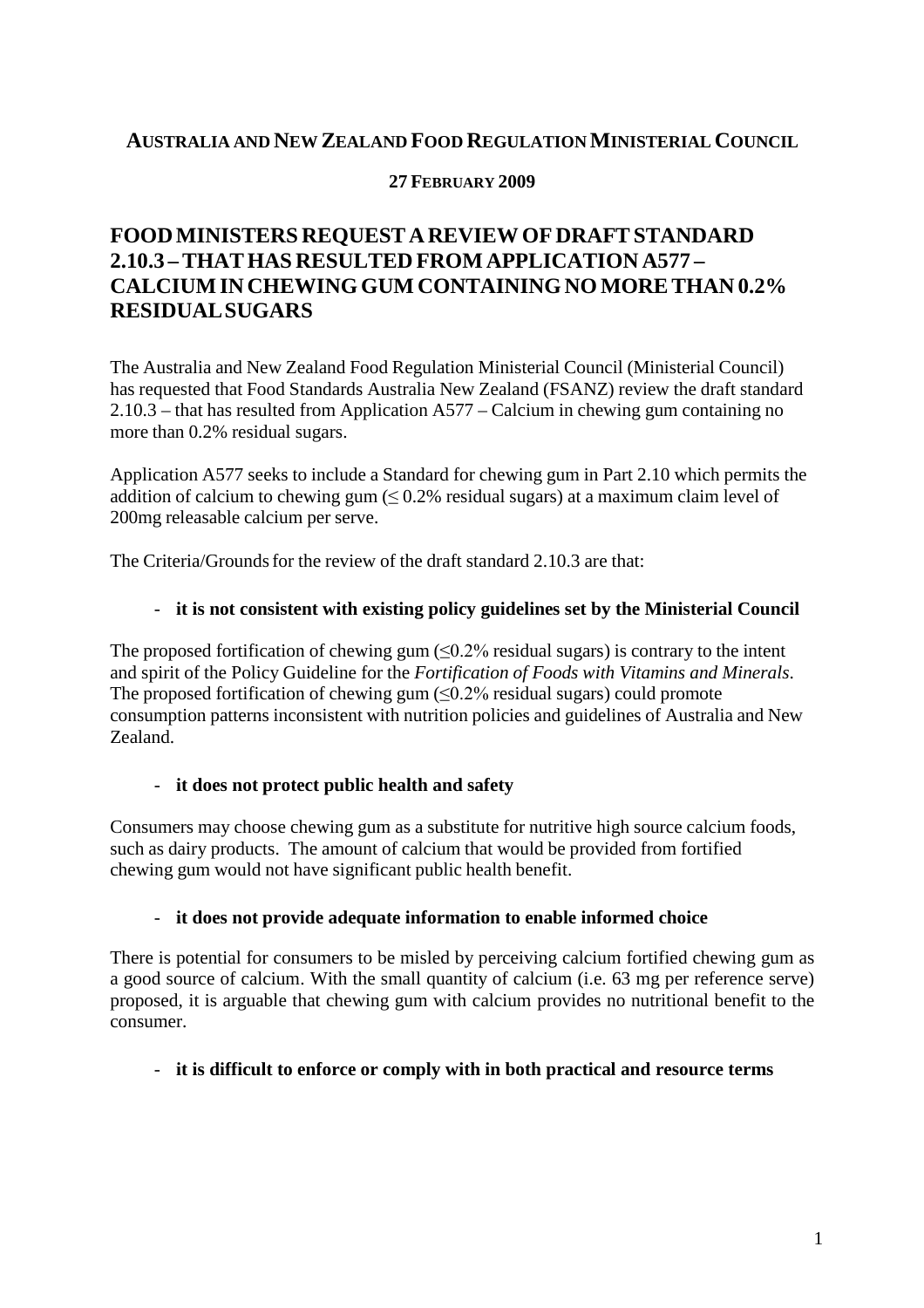There is a potential problem with the compliance and enforcement of this Application in practical terms. There is no current nationally recognised or proven methodology for the analysis of the amount of releasable calcium in the product.

*FSANZ has three months to review the draft standard and re-affirm, re-affirm with amendments, or withdraw its approval of the draft standard.*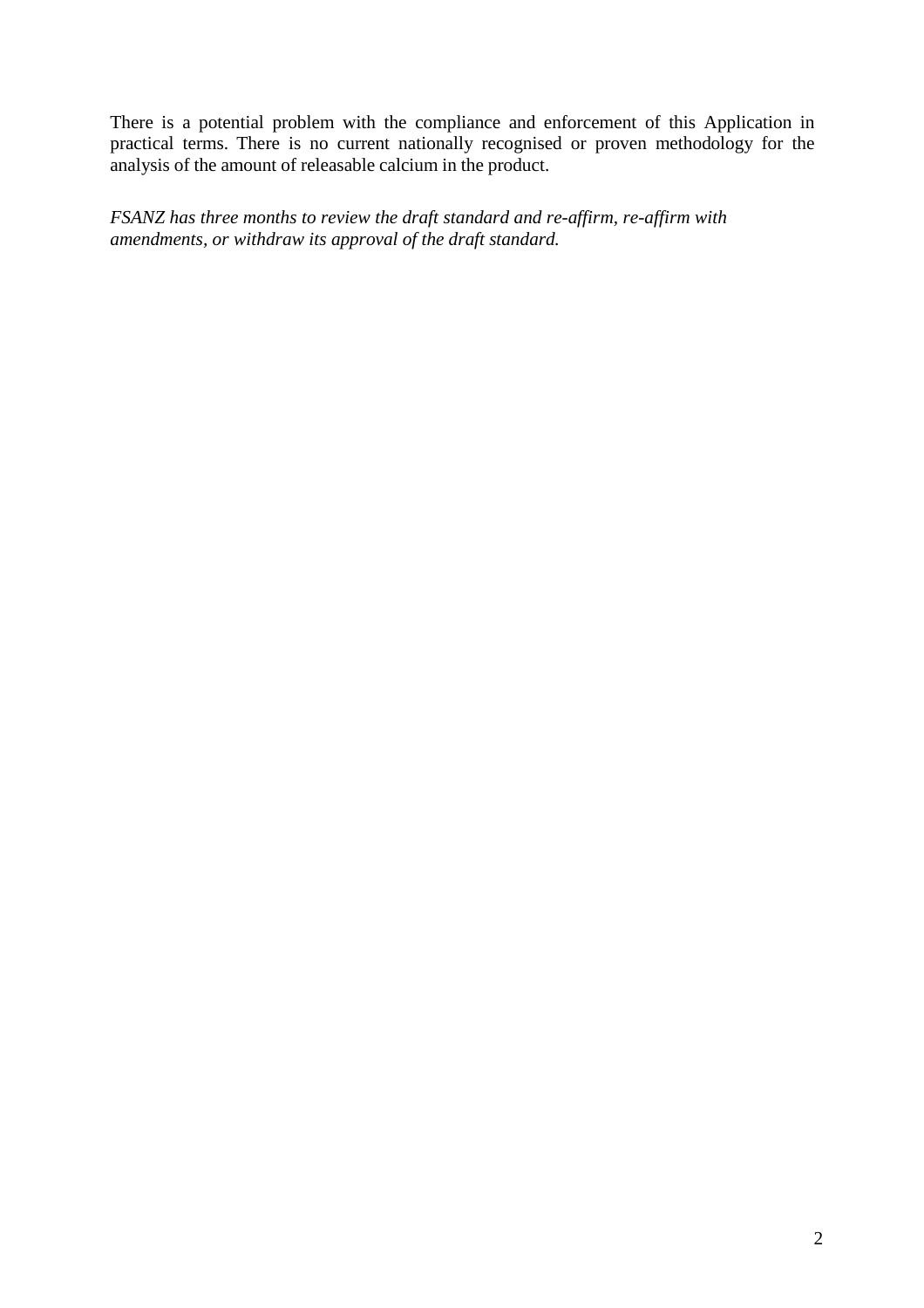# **FOODMINISTERS REQUEST A REVIEWOF VARIATION TO STANDARD 1.5.2THATHAS RESULTED FROMAPPLICATION A614 – FOODDERIVEDFROMGLYPHOSATE-TOLERANTCOTTONLINE GHB614**

The Australia and New Zealand Food Regulation Ministerial Council (Ministerial Council) has requested that Food Standards Australia New Zealand (FSANZ) review the draft standard 1.5.2 - that has resulted from Application A614 – Food derived from glyphosate-tolerant cotton line GHB614.

Application A614 seeks to amend Standard 1.5.2 – Food produced using Gene Technology, to include food derived from glyphosate-tolerant cotton line GHB614.

The Criterion/Ground for the review of draft Standard is that:

### - **it does not protect public health and safety**

Clarification is sought regarding what is known about potential health implications of work establishing proof of principle for persistence and uptake of foreign DNA in and across the gastrointestinal tract (GIT) of mammals.

*FSANZ has three months to review the draft standard and re-affirm, re-affirm with amendments, or withdraw its approval of the draft standard.*